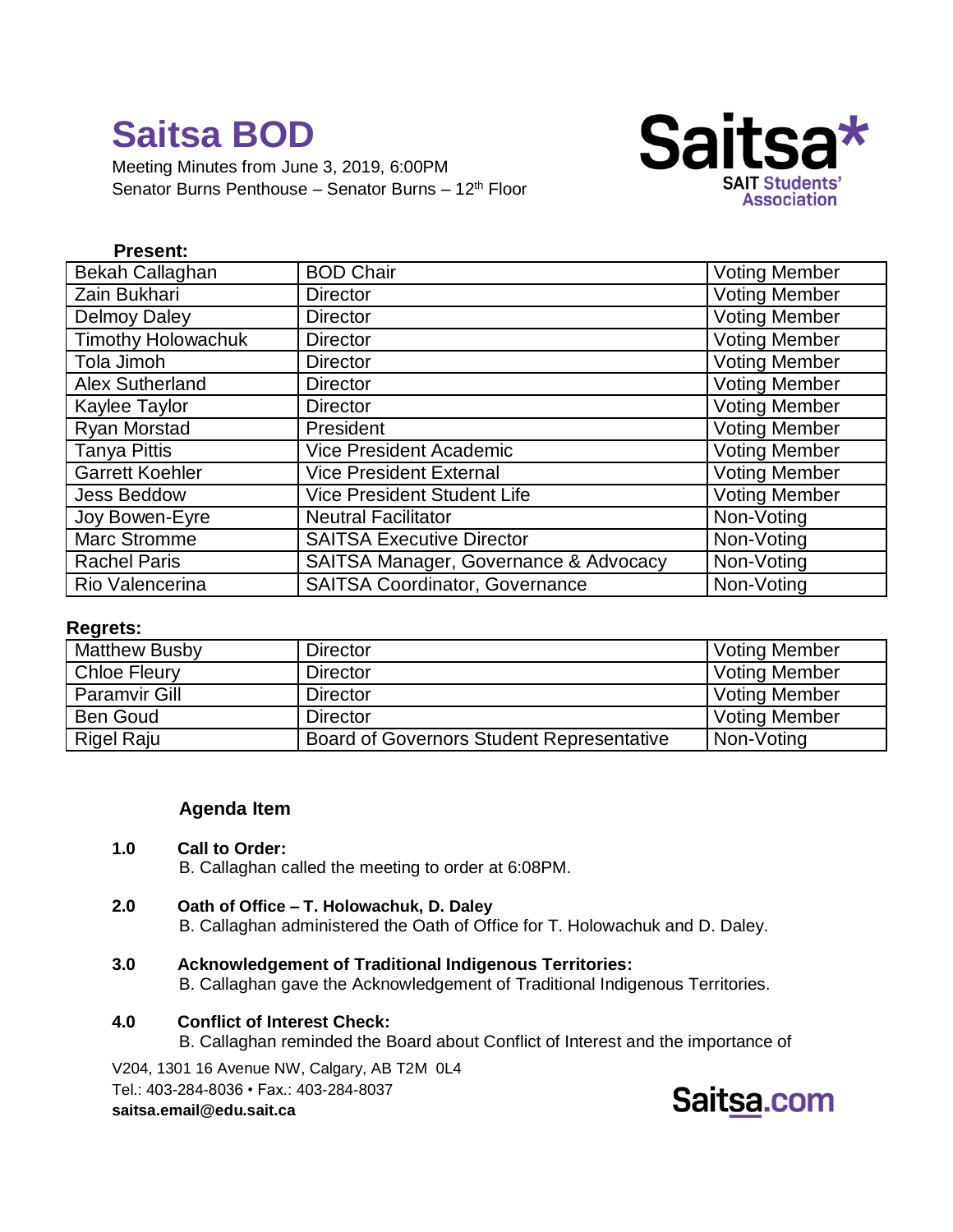Meeting Minutes from June 3, 2019, 6:00PM Senator Burns Penthouse – Senator Burns – 12<sup>th</sup> Floor

declaring conflict of interest. **5.0 Approval of the Agenda: Motion:** To amend the agenda to adjourn at 9:30PM.

To approve the agenda as amended.



**G. Koehler/J. Beddow 8-1-1 Motion Carried**

**G. Koehler/A. Sutherland 10-0-0 Motion Carried**

#### *T.Jimoh arrived.*

#### **6.0 Adoption of Minutes:**

**Saitsa BOD**

**Motion:**

#### **6.1 Regular Meeting of the Board from May 6, 2019 and May 13, 2019**

R. Morstad amended the minutes to reflect that he left the left the meeting after the Board of Directors appointment process on May 6, 2019.

#### **Motion:**

To approve the minutes of the May 6, 2019 and May 13, 2019 meetings with amendments.

> **G. Koehler/K. Taylor 5-0-6 Motion Carried**

#### **7.0 Individual Reports:**

#### **7.1 President**

Report as submitted. R. Morstad stated that his report was submitted late due to wi-fi issues at the hotel while on conference with CASA.

**7.2 Vice President External** Report as submitted.

#### **7.3 Vice PresidentAcademic**

Report as submitted.

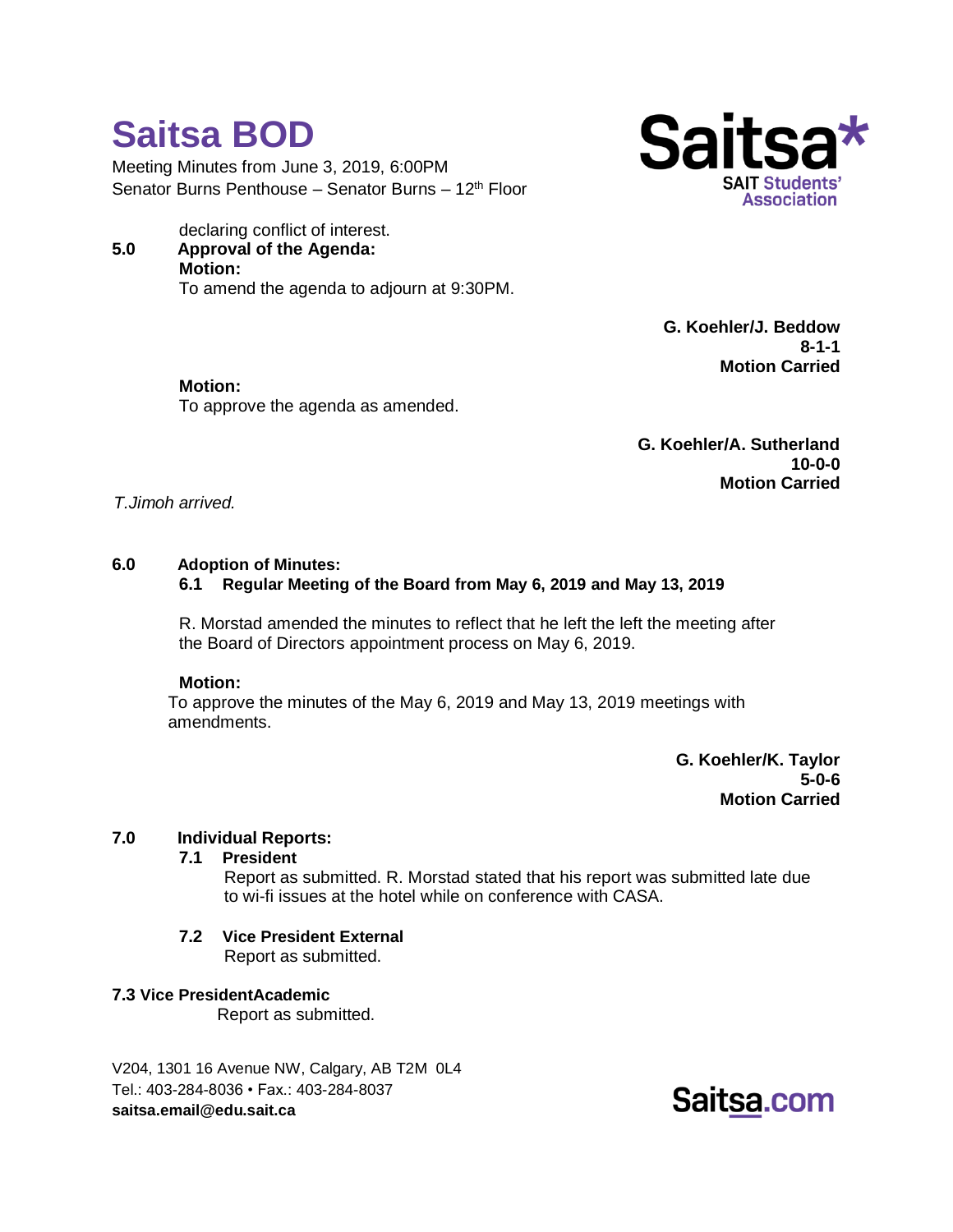Meeting Minutes from June 3, 2019, 6:00PM Senator Burns Penthouse – Senator Burns – 12<sup>th</sup> Floor



**7.4 Vice President Student Life** Report as submitted.

## **8.0 Committee Reports:**

**8.1 Finance Committee**

K. Taylor reported that the committee met on May 28, 2019 regarding the SAITSA budget. The next meeting will be in September.

## **8.2 Governance Committee**

R. Mortsad reported that the committee has not met. The committee plans to meet after consulting with staff.

## **8.3 Nominations Committee**

B. Callaghan reported that the committee has not met. The committee will be meeting to conduct the Neutral Facilitator review.

## **9.0 Business Items:**

## **9.1 SAITSA 2019 - 2020 Budget**

M. Stromme presented SAITSA's finances and options for proposed budgets for the 2019 – 2020 fiscal year.

#### **Motion:**

To move In-Camera, with J. Bowen-Eyre present but without staff.

**G. Koehler/T. Holowachuk 8-1-1 Motion Carried**

*Meeting moved in-camera at 7:15PM.*

**Motion:** To move Out-of-Camera.

> **G. Koehler/K. Taylor 11-0-0** *Motion Carried*

*Meeting moved out of camera at 8:00PM.*

**Motion:** To move take a 10 minute recess.

V204, 1301 16 Avenue NW, Calgary, AB T2M 0L4 Tel.: 403-284-8036 • Fax.: 403-284-8037 **saitsa.email@edu.sait.ca**

**G. Koehler/Z. Bukhari**

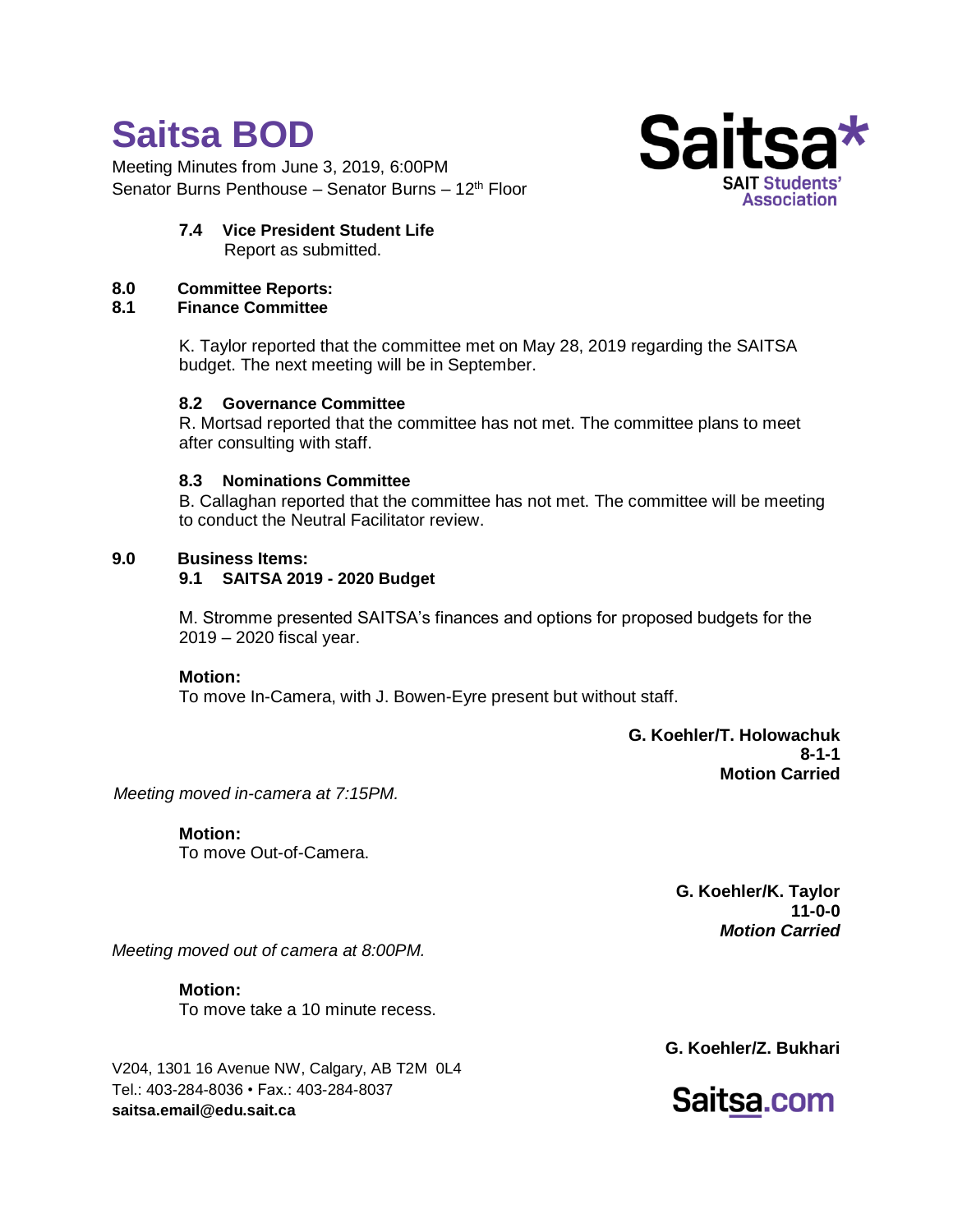



**11-0-0 Motion Carried**

The board reconvened at 8:11PM.

#### **Motion:**

To approve the proposed fee structure for the 2019/2020 fiscal year as follows:

• General Operations: 57.7%Capital Assets: 0.6% Restricted Building Fund: 41.7%

> **R. Morstad/Z. Bukhari 10-0-0 Motion Carried**

#### **Main Motion:**

To approve Option #1 without any further change in Clubs funding levels, and task the Executive Director with the review of the organization's relationship with the Weal publication.

**T. Holowachuk/J. Beddow**

## **Secondary Motion:**

To table the main motion.

**R. Morstad/G. Koehler 0-11-0 Motion Failed**

#### **Secondary Motion:**

To amend the main motion to read as: "Move to accept Option 4, and to include a reduction of \$18,000 to the Student Grant Program".

> **G. Koehler/K. Taylor 4-6-1 Motion Failed**

#### **Secondary Motion:**

To amend the main motion to read as follows: To approve Option 1.

**G. Koehler/Z. Bukhari**

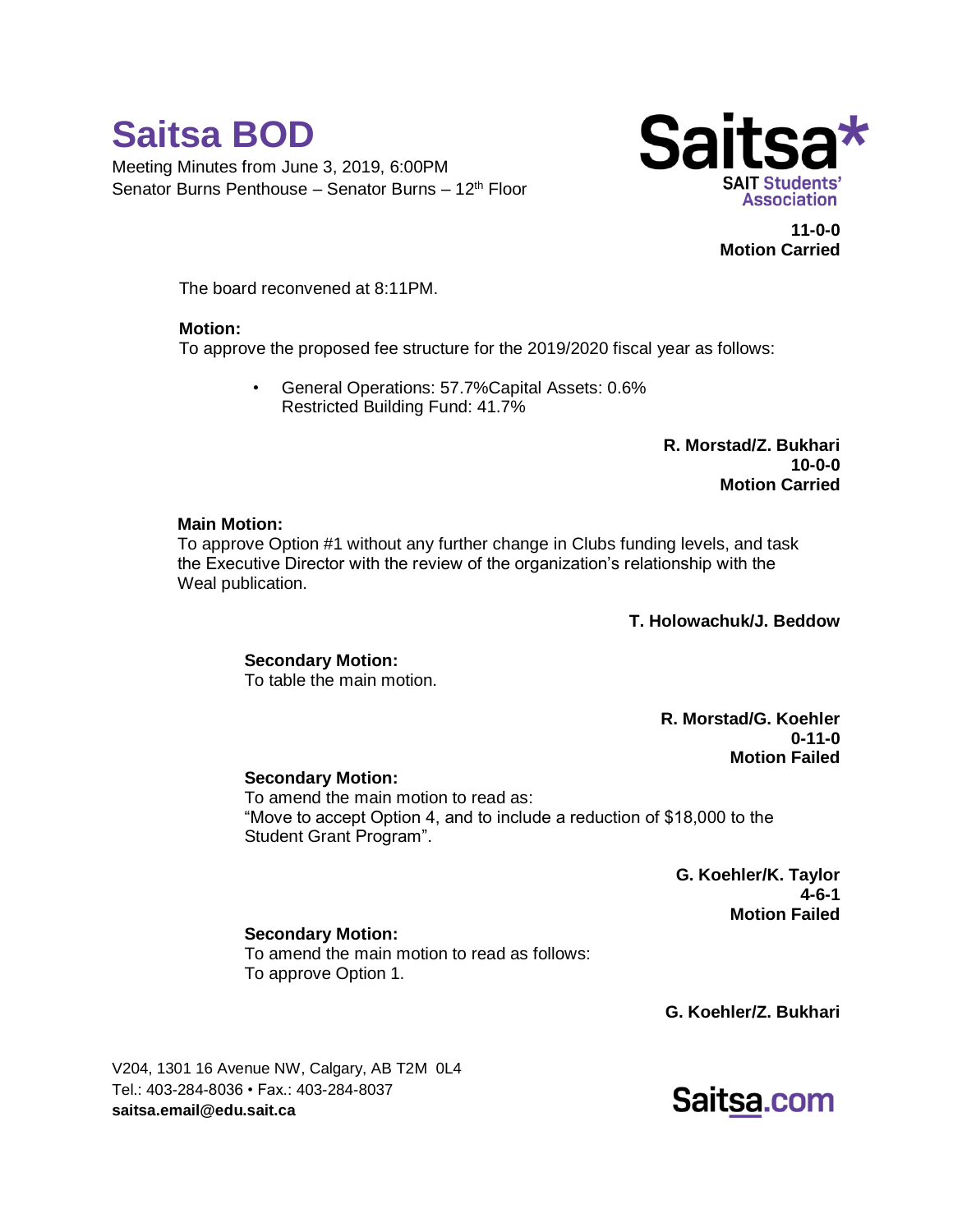Meeting Minutes from June 3, 2019, 6:00PM Senator Burns Penthouse – Senator Burns – 12<sup>th</sup> Floor

## **Secondary Motion:**



To amend the main motion and Divide the Question to read as:

To approve Option #1 without any further changes in Clubs funding levels.

To task the ED with the review of the organization's relationship with the Weal publication and report back to the Board by October, 2019.

> **T. Holowachuk/R. Morstad 10-0-1 Motion Carried**

## **Motion:**

To approve Option #1 without any further change in Clubs funding levels.

**T. Holowachuk/J. Beddow 7-4-0 Motion Carried**

## **Motion:**

To task the Executive Director with the review of the organization's relationship with the Weal publication and report back to the Board with information by October 2019.

> **T. Holowachuk/J. Beddow 10-0-1 Motion Carried**

## **9.2 Chair and Vice-Chair Standard Operating Procedure**

G. Koehler explained that R. Morstad made various grammatical changes throughout the document, which was made available to the Board for review.

#### **Motion:**

Be it resolved that the SAITSA Board of Directors adopt the standard operating procedure for the nomination and election process of the Chair and Vice Chair of the SAITSA Board of Directors.

**G. Koehler/R. Morstad 9-0-2 Motion Carried**

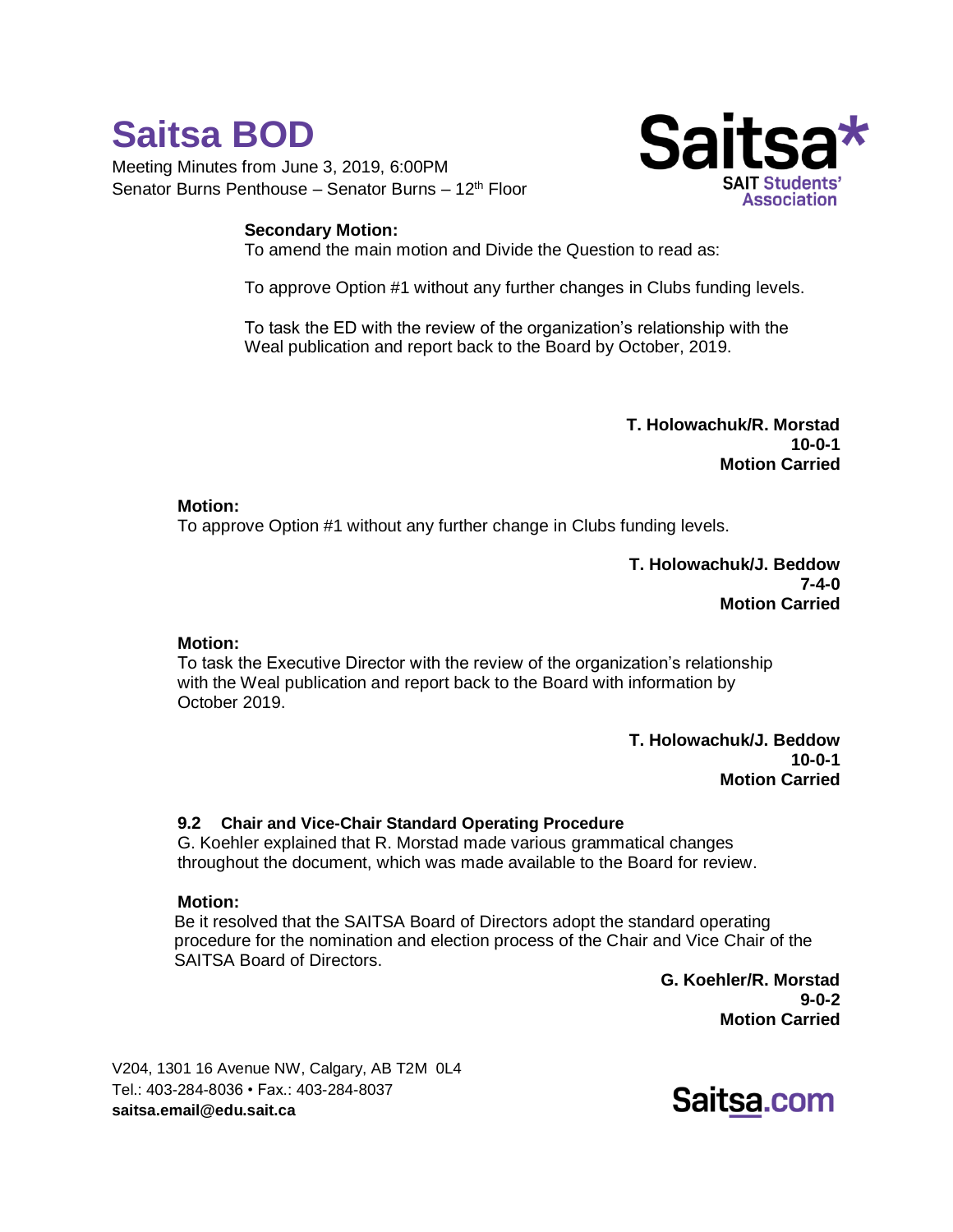Meeting Minutes from June 3, 2019, 6:00PM Senator Burns Penthouse – Senator Burns – 12<sup>th</sup> Floor

## **Motion:**

Extend adjournment time to 10:00PM.



**G. Koehler/K. Taylor 7-2-2 Motion Carried**

## **9.3 Vice-Chair Appointment**

A. Sutherland was nominated for the position for Vice-Chair.

K. Taylor was nominated for the position of Vice-Chair.

A. Sutherland presented to the Board.

K. Taylor presented to the Board.

**Motion:**

To move In-Camera without the nominees.

**G. Koehler/B. Callaghan 11-0-0 Motion Carried**

Meeting moved in-camera at X

**Motion:** To move Out-of-Camera..

> **G. Koehler/T. Holowachuk 9-0-0**

*Meeting moved out of camera at X A. Sutherland and K. Taylor were invited back to the meeting.*

The board appointed A. Sutherland as Vice-Chair of the Board by secret ballot.

## **Motion:**

Be it resolved that A. Sutherland be elected as the Vice Chair of the SAITSA Board of Directors for a term ending upon the election of their successor.

> **B. Callaghan/R. Morstad 10-0-1 Motion Carried**

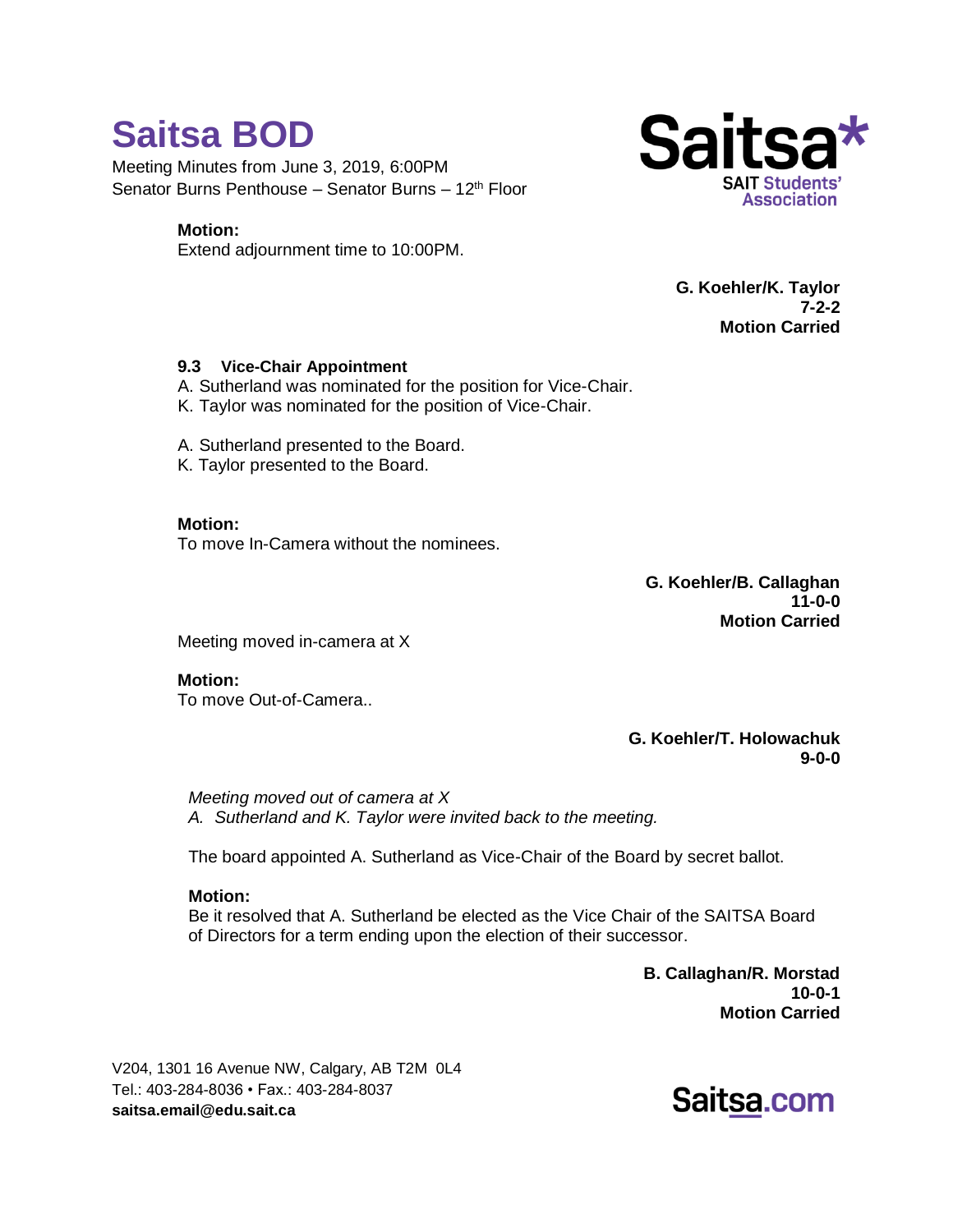Meeting Minutes from June 3, 2019, 6:00PM Senator Burns Penthouse – Senator Burns – 12<sup>th</sup> Floor



*J. Beddow was excused from the meeting at 9:30PM.*

## **9.4 Ad-hoc Advocacy Committee Board Members**

G. Koehler asked the Chair to call for nominations to fill seats within the Adhoc Advocacy Committee

- K. Taylor self-nominated.
- T. Holowachuk self-nominated.
- G. Koehler nominated D. Daley. D. Daley accepted the nomination.
- G. Koehler nominated B. Callaghan. B. Callaghan accepted the nomination.

#### **Motion:**

Be it resolved that K. Taylor, T. Holowachuk, D. Daley, and B. Callaghan be elected to the SAITSA Ad-hoc Advocacy Committee

> **G. Koehler/K. Taylor 9-0-1 Motion Carried**

## **10.0 Information**/**Discussion:**

## **10.1 Board Vacancy**

B. Callaghan reported that P. Gill and C. Fleury have submitted their resignation from their positions on the Board of Directors, effective immediately. The Board thanks them for their service to SAITSA.

## **Motion:**

To task the Nominations Committee to contact the three Board applicants from the previous April 2019 board vacancy appointment process to join the Board.

> **R. Morstad/A. Sutherland 10-0-0 Motion Carried**

#### **Motion:**

To appoint the applicants that accept the invitation from the Nominations Committee at the next regular meeting of the Board.

> **R. Morstad/A. Sutherland 10-0-0 Motion Carried**